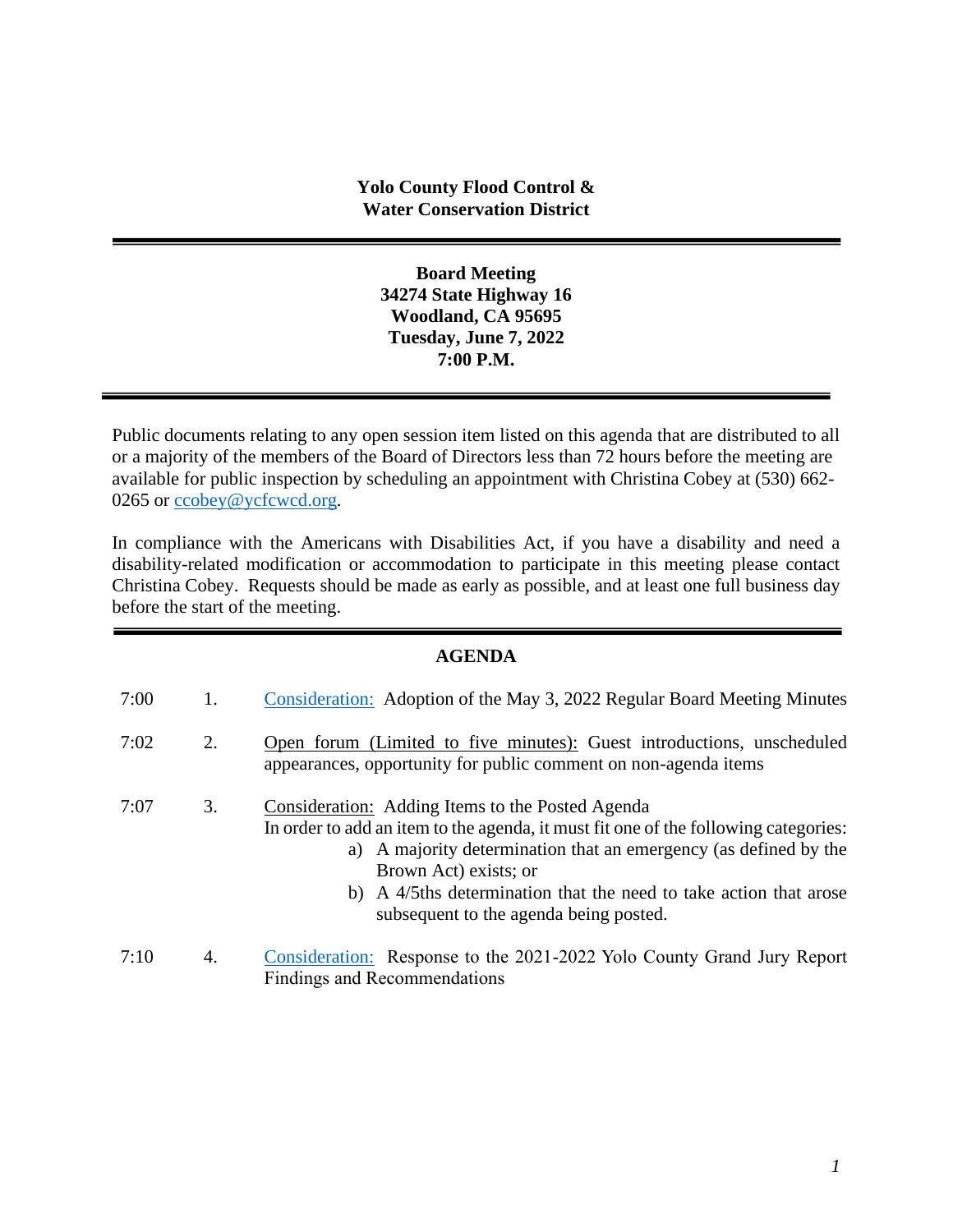- 7:30 5. Director's Report: Report on meetings and conferences attended during the prior month on behalf of the District
- 7:35 6. General Manager's Report: Report regarding current general activities and projects of the District
	- a) Operations, Maintenance, and Water Conditions
	- b) Financial Report
	- c) Capital Improvement Program
	- d) YSGA Update
	- e) General Activities
	- f) Upcoming Events
- 7:55 7. General Discussion: Opportunity for clarification or additional information request
- 8:00 8. Consideration: Consider the approval and the payment of bills
- 8:05 9. Closed Session: Bay-Delta

Closed session conference with legal counsel for existing administrative proceeding and anticipated litigation/significant exposure to litigation pursuant to Government Code §54956.9, subsections  $(d)(1)$  and  $(d)(2)$  – State Water Resources Control Board Bay/Delta Plan update proceeding.

8:15 10. Adjourn

The public may address the Board concerning an agenda item either before or during the Board's consideration of that agenda item. Public comment on items within the Board's jurisdiction is welcome, subject to reasonable time limits for each speaker. Upon request, agenda items may be moved up to accommodate those in attendance wishing to address that item. Times listed for consideration of agenda items are approximate only. The Board may consider any agenda item at any time during the Board meeting.

I declare that the foregoing agenda was posted at the office of the Yolo County Flood Control  $\&$ Water Conservation District, 34274 State Highway 16, Woodland, CA on June 3, 2022.

By:

\_\_\_\_\_\_\_\_\_\_\_\_\_\_\_\_\_\_\_\_\_\_\_\_\_\_\_\_\_\_\_\_\_\_\_ Christina Cobey, Administrative Assistant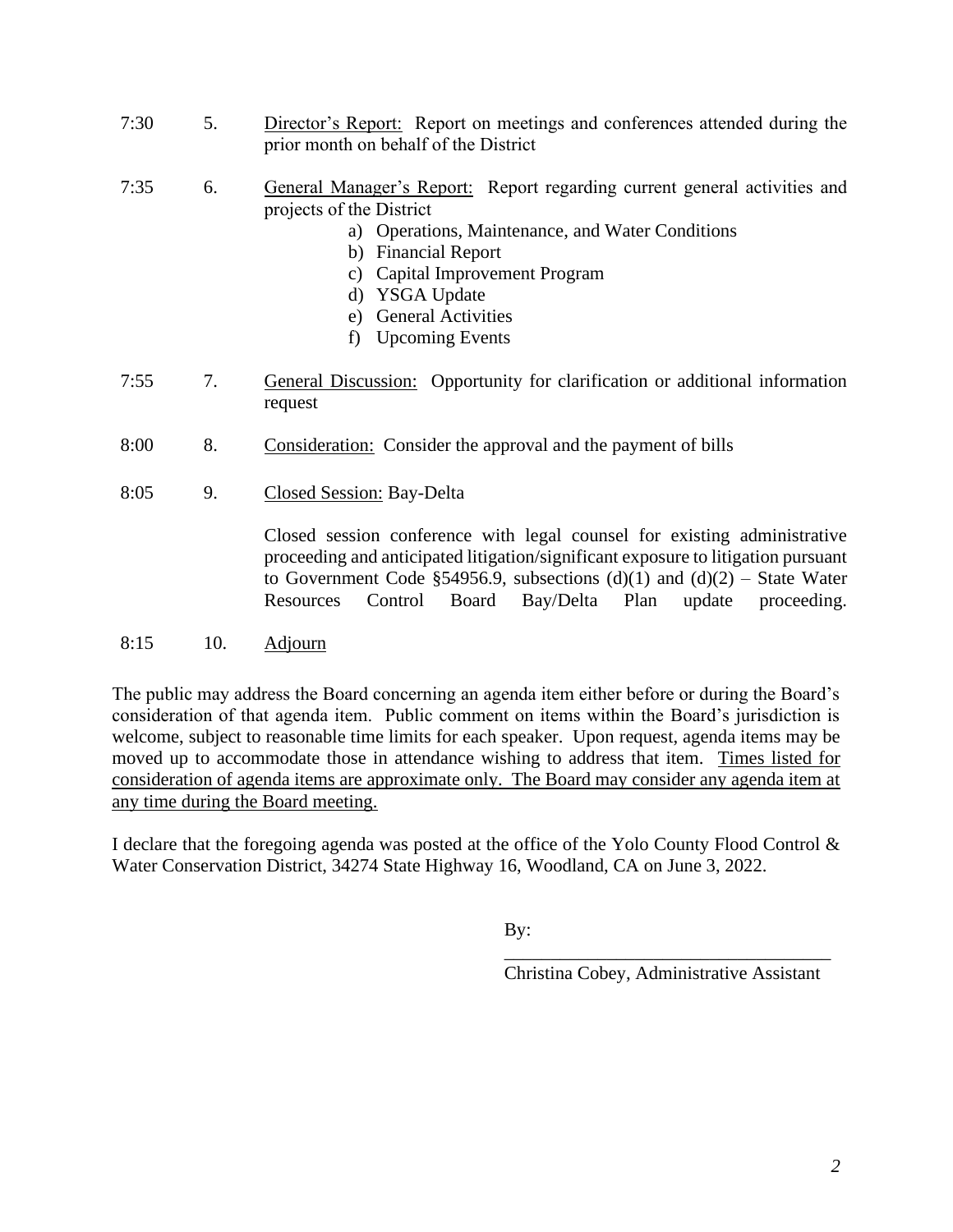### YOLO COUNTY FLOOD CONTROL & WATER CONSERVATION DISTRICT

#### AGENDA REPORT

### MEETING DATE: June 7, 2022 ITEM #: 1

<span id="page-2-0"></span>SUBJECT: Consideration: Adoption of the May 3, 2022 Regular Board Meeting Minutes

INITIATED OR [ ] BOARD COORDINATED OR REQUESTED BY: [X] STAFF APPROVED BY: Kristin Sicke [ ] OTHER ATTACHMENT [X] YES [ ] NO [ ] INFORMATION [ ] DIRECTION [X] ACTION: [X] MOTION [ ] RESOLUTION

### **BACKGROUND:**

Pursuant to Section 54957.5 of the Brown Act, copies of the draft minutes are available to the public on the District's website and at the District office prior to their approval.

In advance of the Board meeting, staff request the Directors notify staff if a correction is needed in the draft minutes to clarify a substantial point or to correct content. Staff will make the appropriate change(s) and submit the revised draft for review to the Board and the public at the meeting.

### **RECOMMENDATION:**

District staff recommend the adoption of the attached minutes with any corrections.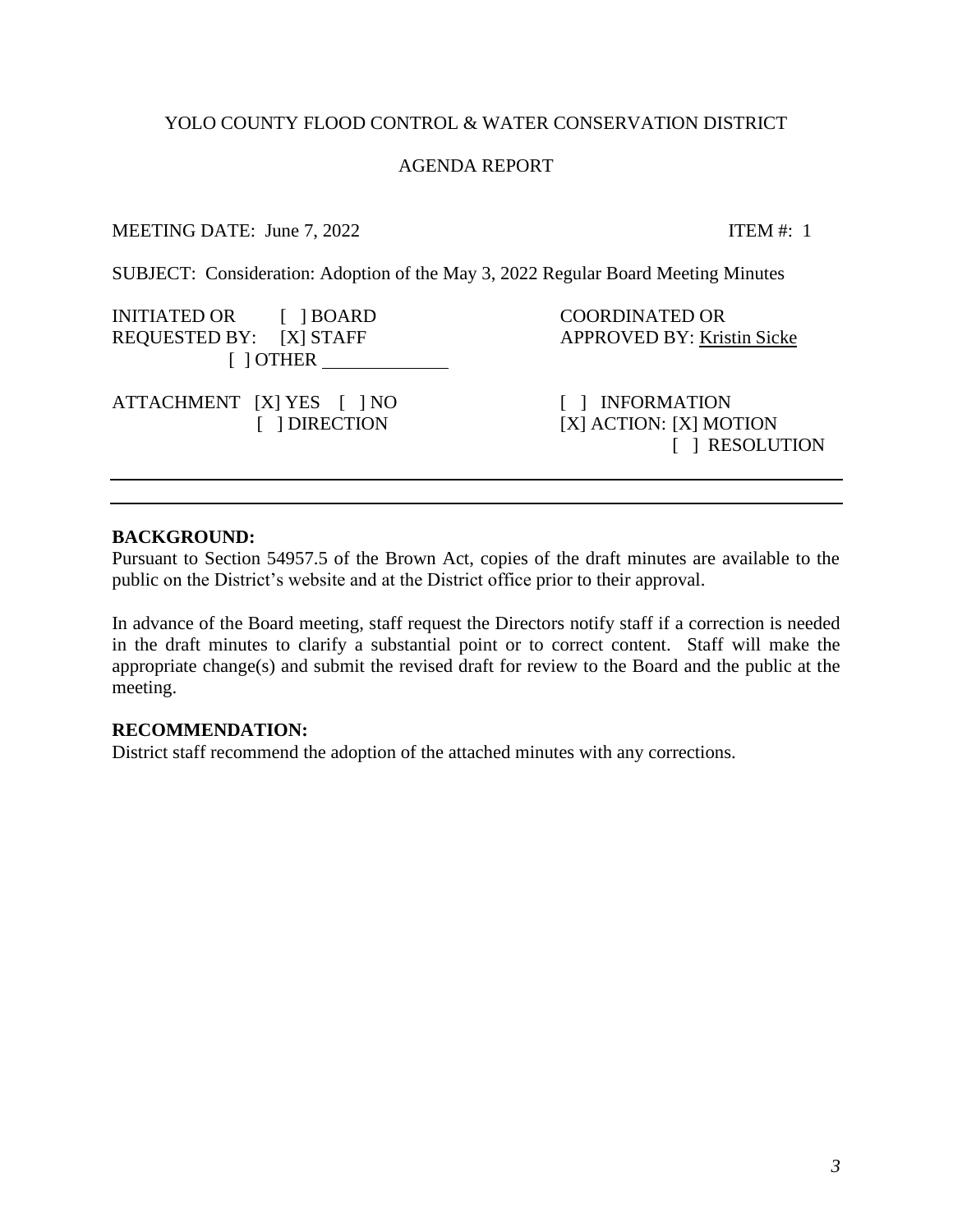

**FLOOD CONTROL & WATER CONSERVATION DISTRICT** 

## **BOARD MEETING MINUTES Tuesday, May 3, 2022, 7:00 PM**

**YCFC&WCD Offices 34274 State Highway 16** *COUNTY* **Woodland, CA 95695** 

The regular meeting of the Board of Directors of the Yolo County Flood Control & Water Conservation District (District) was held at 7:00 p.m. on Tuesday, May 3, 2022 at its regular place of business, 34274 State Highway 16, Woodland, California. Chair Vink convened the meeting. The following people were in attendance:

District Board Erik Vink, Chair Tom Barth Mary Kimball Jim Mayer Shane Tucker

District Staff Kristin Sicke, General Manager

Members of the Public Jim Barrett Lee Smith

## **1. CONSIDERATION: Approval of Minutes**

**M/S/C** approved the minutes of the April 5, 2022 regular Board meeting. Ayes: Directors Barth, Kimball, Mayer, Tucker, and Vink Noes: None Absent: None Abstain: None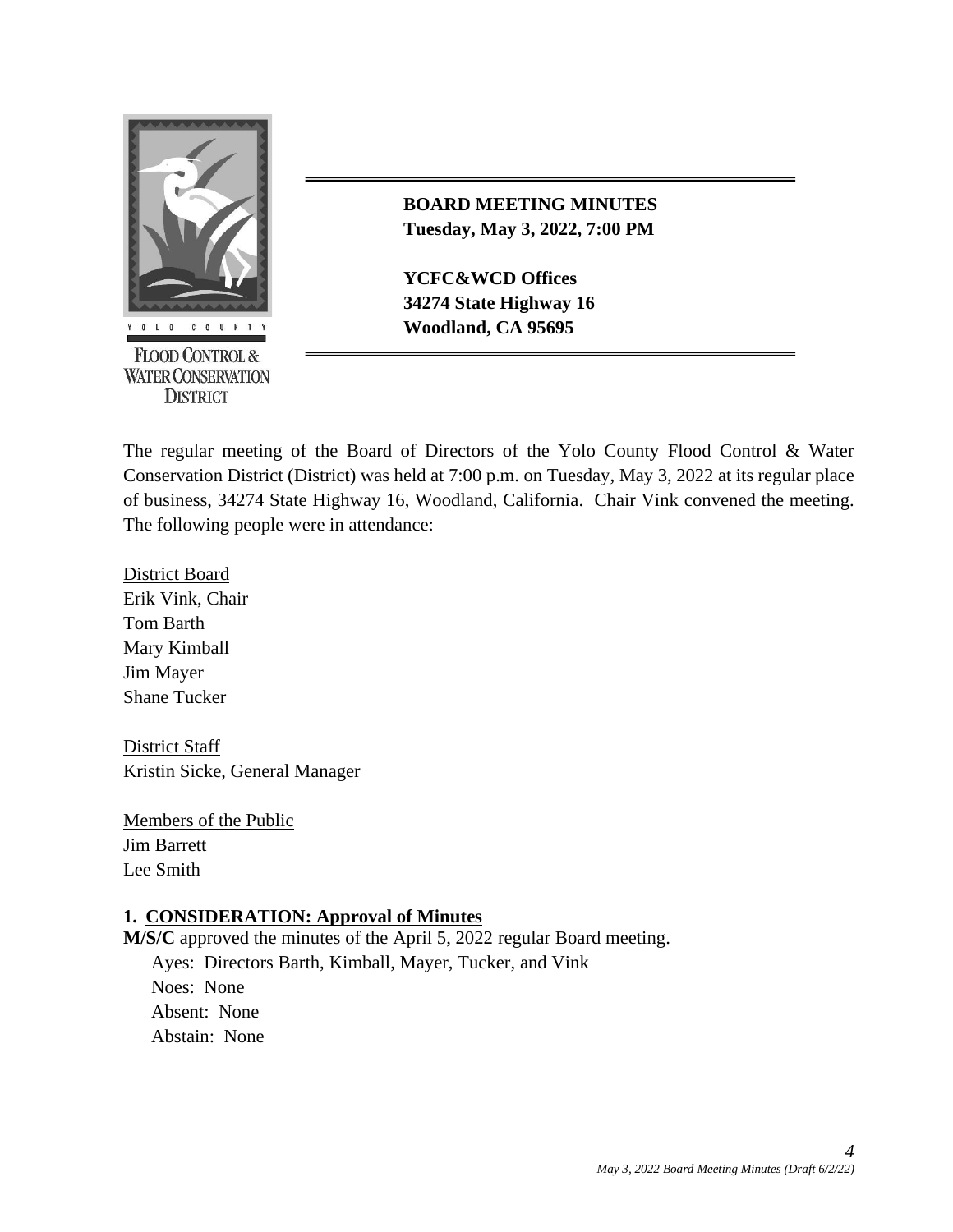# **2. OPEN FORUM**

Jim Barrett thanked the District for installing a fence at the Moore Siphon site as it's greatly eliminated OHV activity on his property. Chair Vink acknowledged Jim's comment of appreciation.

### **3. CONSIDERATION: Adding Items to the Posted Agenda**

There were no changes made to the agenda.

### **4. CONSIDERATION: Adoption of the FY 2022/2023 District Budget**

General Manager Sicke reviewed the proposed Budget for Fiscal Year (FY) 2022/2023, which began May 1, 2022. Sicke introduced the Budget as the District's planning and financial control document.

Sicke reported the proposed FY 2022/2023 Budget was prepared by staff and reviewed and recommended by the Board's Finance Committee. Sicke detailed the primary difference between FY 2021/2022 and FY 2022/2023 (Budgets) by highlighting the special items of interest, along with noting the significant decrease in water sales due to the drought and lack of an irrigation season in 2022. Sicke commended staff's efforts to solicit outside service arrangements with partnering agencies to lessen the budget deficit; approximately \$300,000 of outside service activities was estimated for the fiscal year, and staff plan to continue to offer District services to the community for the entirety of the fiscal year. Additionally, Sicke discussed the potential to use the District's reserve *Infrastructure Funds* (\$3.61M) for completing smaller capital projects to continue maintenance of the canal system during an optimal time (when the canals are dry).

Director Mayer stated that the integrity of the budget will work if we're redirecting staff to capital projects and appropriately documenting the time, improvements, and money spent in completing those projects. Additionally, Mayer stressed the importance of having a new revenue structure in place before the next fiscal year.

Director Kimball appreciated staff's level of creativity and relationship building activities in asking the community how we can support.

Director Tucker suggested that the Finance Committee consider formally establishing a Capital Fund, and formally documenting Depreciation as Capital Outlay.

**M/S/C** adopted the District FY 2022/2023 Operations and Maintenance and Capital Budgets. Ayes: Directors Barth, Kimball, Mayer, Tucker, and Vink Noes: None Absent: None Abstain: None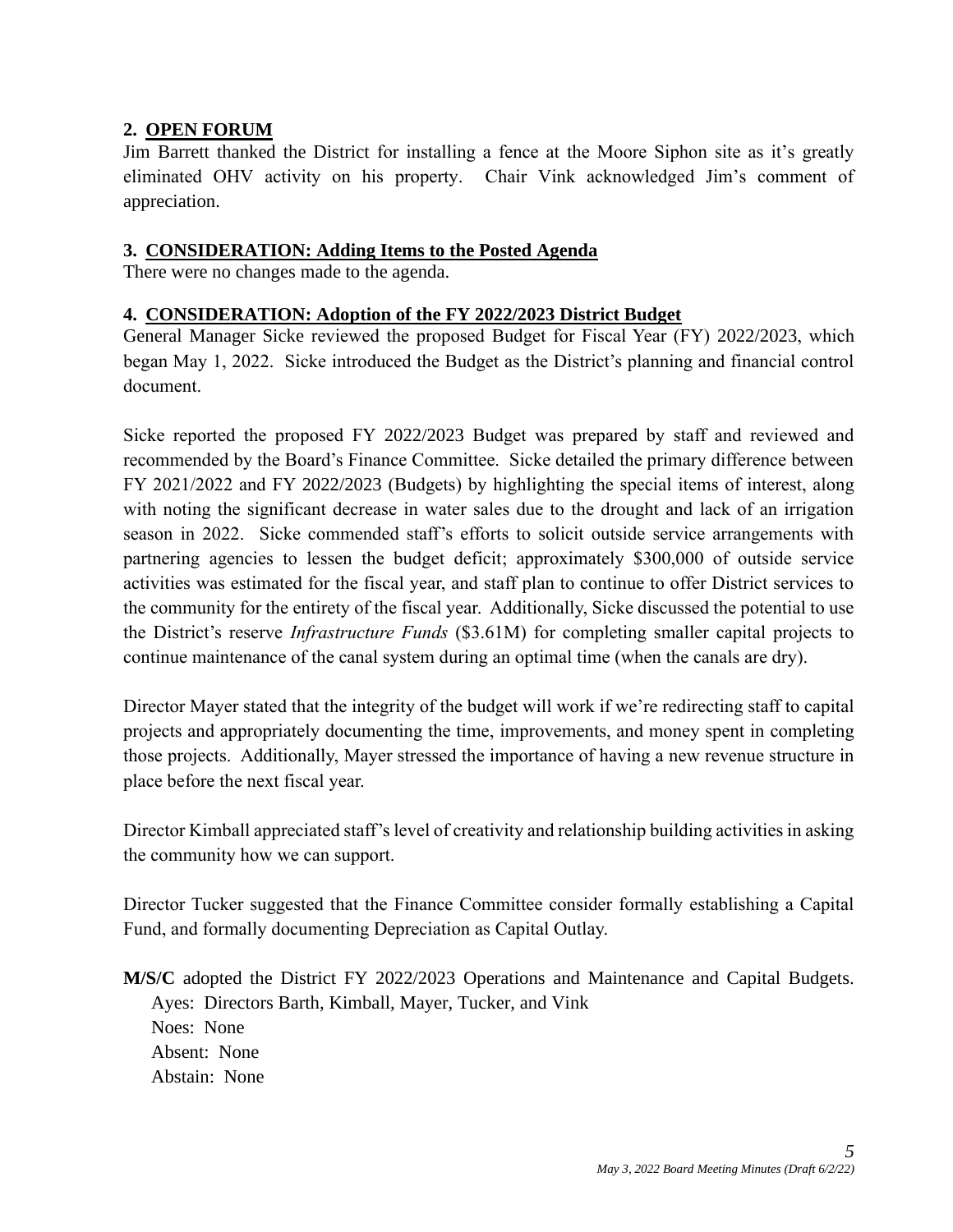# **5. DIRECTORS' REPORTS**

Director Mayer reported on NCWA's water coordination task force meeting with state, federal, and water district managers, which allows for interagency coordination in preparing and planning changes in flow standards and processing of water transfers. He also reported on NCWA's Conservation Task Force efforts in advocating for salmon restoration in the Sacramento Valley, and NCWA's overall leadership in the *Voluntary Agreements*, *Managing Impacts to the Drought*, and *SGMA Implementation*.

Director Barth reported on participating in multiple YSGA meetings in April related to the Governor's Executive Order N-7-22 and written verification for well permitting.

Director Tucker reported on meeting with General Manager Sicke to review the District's Municipal and Industrial customers around Clear Lake.

Director Kimball had nothing to report.

Chair Vink had nothing to report.

## **6. ATTORNEY'S REPORTS**

Legal Counsel was not in attendance.

## **7. GENERAL MANAGER'S REPORT**

General Manager Sicke provided reports on the following:

- a) Operations, Maintenance, and Water Conditions
- b) Financial Report Summary Highlights from the April 30, 2022 Financial Statements Report were reviewed, and the actual FY 2021/2022 Budget was compared to the projected FY 2021/2022 Budget.
- c) Capital Improvement Program An update on the planning activities related to capital projects was provided.
- d) YSGA Update An update on Yolo Subbasin Groundwater Agency's *2022 Yolo Subbasin Groundwater Sustainability Plan* implementation activities was provided.
- e) General Activities A list of outreach activities and projects both in-house and coordinated with other agencies was reviewed.
- f) The following upcoming events were announced:
	- 1. ACWA Spring Conference (May 3-5)
	- 2. YSGA Special Board of Directors Meeting (May 6)
	- 3. NCWA: Groundwater, Manager's Coordination Sacramento River Basin (May 9)
	- 4. UCD's Drought Response Action Workgroup Meeting (May 9)
	- 5. NCWA's Coordination Task Force Meeting (May 10 and 24)
	- 6. NCWA's North State Drinking Water Solutions Network (May 11)
	- 7. Yolo County Financial Oversight Committee (May 12)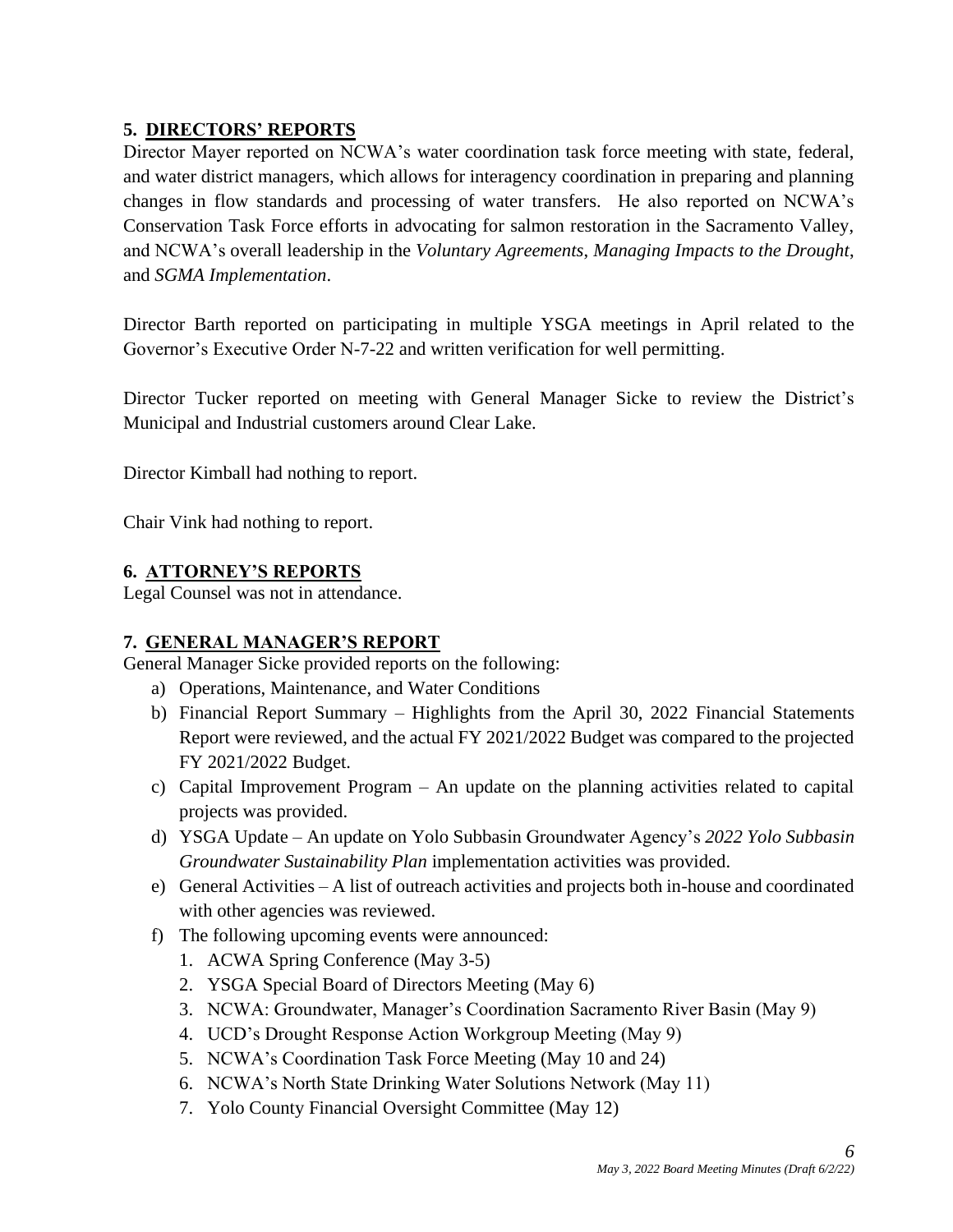- 8. WRA TC Ad Hoc Drought Task Force Meeting (May 12)
- 9. WRA / YSGA Executive Committees' Meetings (May 17)
- 10. Yolo County BOS Meeting: Drought Update (May 24)
- 11. NCWA's Managers' Meetings (May 25 and June 10)
- 12. CII Board Meeting (May 26)
- 13. UCD / GRA Groundwater Shortcourse (June 2)
- 14. County / Farm Bureau Coordination Meeting (June 6)
- 15. NCWA's Groundwater Task Force Meeting (June 13)
- 16. WRA/YSGA Board of Directors Meetings (June 20)

# **8. GENERAL DISCUSSION**

There was no general discussion.

# **9. CONSIDERATION: Payment of Bills**

**M/S/C** approved the following claims for payment – Yolo County Flood Control & Water Conservation District Checks # 61136-61147.

Ayes: Directors Barth, Kimball, Mayer, Tucker, and Vink Noes: None Absent: None Abstain: None

## **10. CLOSED SESSION**

Public Employee Performance Evaluation Title: General Manager (Government Code 54954.5(e) and 54957)

*Closed Session Report:* Chair Vink reported that the Directors and General Manager Sicke participated in the closed session item and that there was nothing to report.

## **11. CLOSED SESSION**

Closed Session conference with legal counsel for existing administrative proceeding and anticipated litigation/significant exposure to litigation pursuant to Government Code 54956.9, subsections  $(d)(1)$  and  $(d)(2)$  – State Water Resources Control Board Bay-Delta Plan update proceeding.

*Closed Session Report:* Chair Vink reported that the Directors and General Manager Sicke participated in the closed session item and that there was nothing to report.

## **12. ADJOURNMENT**

There being no further business to come before the Board, the meeting was adjourned.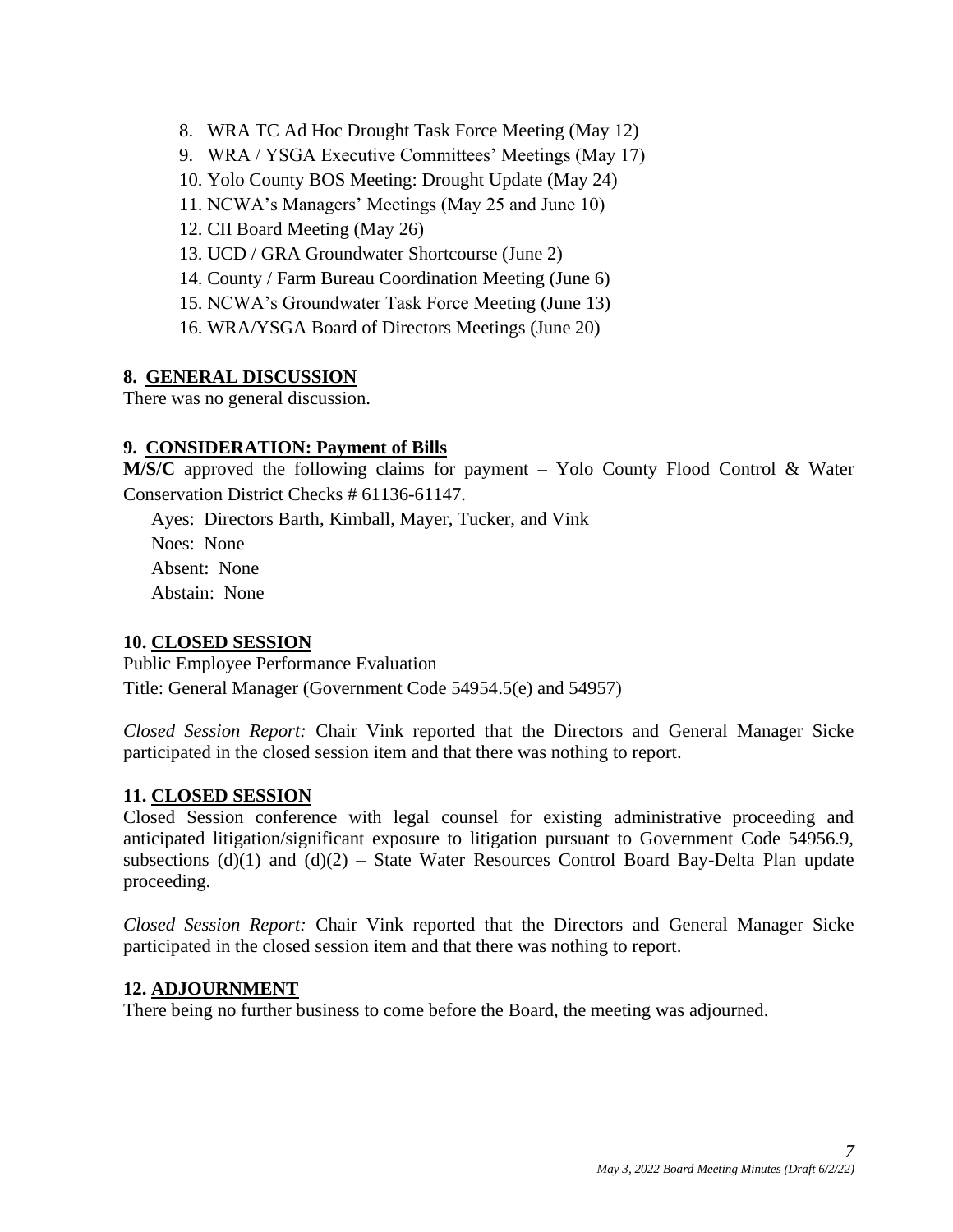ATTEST:

Erik Vink, Chair

\_\_\_\_\_\_\_\_\_\_\_\_\_\_\_\_\_\_\_\_\_\_\_\_\_\_\_\_\_\_\_

Kristin Sicke, Secretary

\_\_\_\_\_\_\_\_\_\_\_\_\_\_\_\_\_\_\_\_\_\_\_\_\_\_\_\_\_